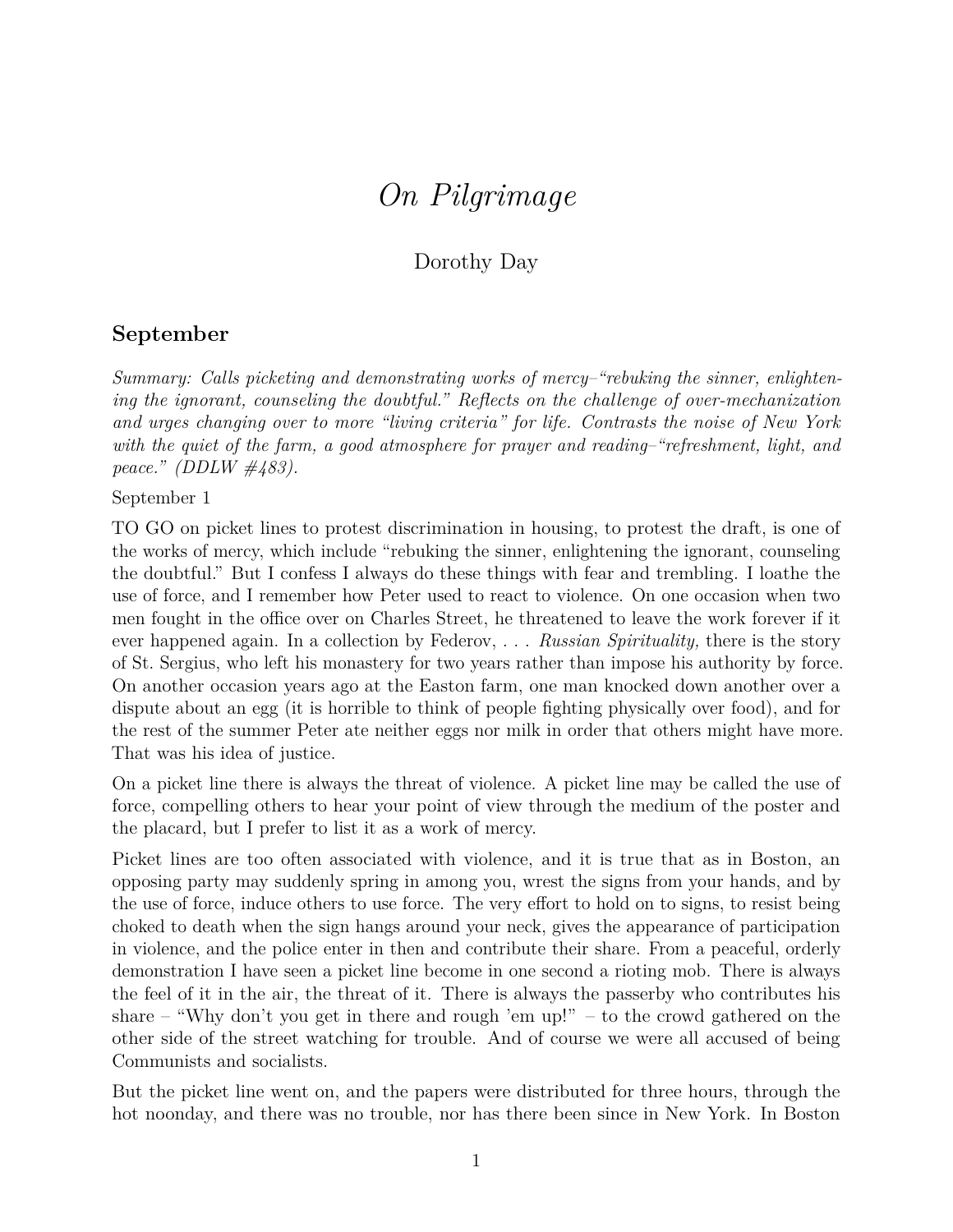and Philadelphia there has been evidence of the mob spirit on picket lines, but only at a few meetings in New York was there threat of trouble.

The picketing will continue every week until all the registration is complete.

At the farm we had just finished a retreat, and there was much work of cleaning up after one and getting ready for the Labor Day retreat for families. We have a permanent summer staff of a score or more, and expect an influx of another fifty over the weekend, so we are using a neighboring farm to help house the older boys.

During the spring we planned only one retreat a month for the next six months, and then, as things worked out, other groups found their way in, and one cannot refuse the emergency calls made on us. In this way there were a number of extra retreats and weekends this summer which we had not counted on at all. There were a dozen young Puerto Ricans, for instance, who came up with Joe Gil one weekend, and they brought goatskins, which they stretched over drums and made into tom-toms. And they caught snakes and skinned them and cured the skins and made bracelets. There were three conferences a day and hearty eating and swimming, and two seminarians and a priest had their hands full answering questions.

And then there are what Hans Tunnesen calls "proyects," and they certainly are coming on apace what with extra help like George Collins from Pittsburgh, Ed Gibson from the Catholic University, Joe Sweeney, Bob Campbell, and others. The root cellar was dug over two summers, right through rock and shale, and during this last month they cemented up the side walls and cut down oaks in the woods which John Filliger snaked in with the tractor and worked into place. (He is getting to love that tractor as he does his horses.) It is such a foundation as the Empire State building might rest on, we all say, and though we will cover it over with tons of rock and dirt this year, it stands there, a completed foundation for a future house. The potatoes are coming in, and turnips and beets and enormous carrots, and string beans and salads and tomatoes, and now the cannery is underway, and Dave Mason and Joe Carter are busy in that from morning till night.

September 10 Stottler's Crossroads

AFTER A MONTH of drought, rain has come, and I arrived at Dave's and Tamar's between heavy thundershowers that settled down to an all-night and all-day downpour. It is too late to do the garden any good. It is all burned up now, and there is nothing left to can. The early crops were good, however. The best milk goat died in the middle of the heat wave, and now there is only one giving a couple of quarts of milk, and three kids. Tamar nurses the baby, drinks a quart of the goat's milk herself, and the other two children and David have the remaining quart and additional canned or powdered milk. One of our visitors at the Catholic Worker this summer was a woman who has run a dairy farm for years. She says that the time is coming soon when everyone will be using powdered milk, the costs of shipping fresh milk have become so high.

Expenses are not great down here. The farm, which cost twelve hundred dollars, is all paid for. There is no gas, no electric, no water bill. Taxes are very low and spaced out over the year, the poll tax coming in April, personal property tax in October, real estate tax (three dollars) some other month. They don't know what the buildings are taxed for yet. No money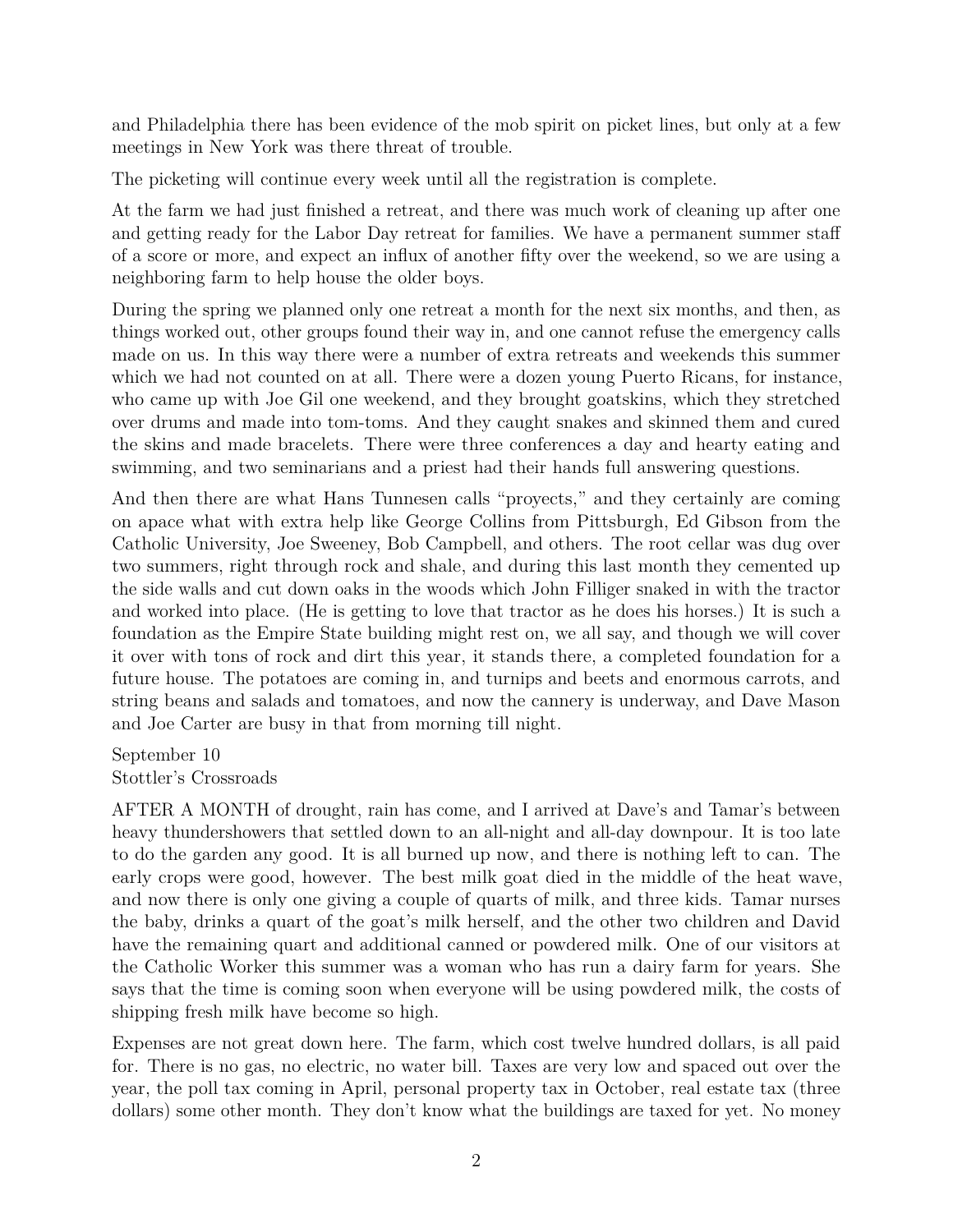goes out for ice. The children and Tamar go barefoot all summer. She makes all their clothes. The one expense is food, and they certainly eat very simply. The lunch today was fishcakes made from a fifteen-cent can of sardines mixed with whole-wheat breadcrumbs, homegrown tomatoes and beans, boiled barley, and applesauce for dessert. For supper, Spanish rice, using the leftover beans and tomatoes.

David is working in the tomato cannery a mile down the road, and his wage is sixty cents an hour. The women make more on piecework, some of them getting ten dollars a day. They started today at eight, and Dave did not get home until six, but he worked only five hours, as the machinery was always breaking down.

Mrs. Fearnow, our sixty-seven-year-old neighbor, works every day, standing on her feet at the job, and her grandson Willard too. A married woman with a two-year-old boy was there, and while she was working he was tied in a stroller all the day. The canning season is at its height now and will last until frost. Last year frost came October first. People who work in the canneries sell their tomatoes there, too, so they take some days off to pick them. The cannery owner also has a store, and he would like always to do business by barter, his customers bringing him their cash crop and eggs and he giving them gasoline and dry goods, hardware and staples. He does not have much in the way of foodstuffs, only what people can't raise. People make sort of a holiday out of the cannery season – a change of work, a getting away from the farm for a while, visiting with others.

The Fearnows are picking tomatoes Monday, and Dave will help them. There is much working together, the boys helping on our place to get the hay in, and each helping the other with the wood.

Roy, the fourteen-year-old grandson, has had to go back to school, but he can work after school and do the chores besides. Becky has a great admiration for him and imitates his way of speech and his deepening voice. Already at three, she has a West Virginia accent.

It is so wonderful to have these weeklong visits every few months, to see how the children are growing and learning. Six weeks ago when I was here, they were having such a good time out of doors that they didn't want cuddling, but this time, what with the rain, they were only too anxious to sit on my lap and rock and be read to and sung to. We had "All ye works of the Lord," of course, and included the fifty new chickens, the young goats, all the neighbors they have become better acquainted with, as well as all the relations. We said our morning prayers, a Hail Mary and a Morning Offering, and they were very good about grace at meals.

Toward late afternoon the weather cleared, and we got a few lines of wash out and a few more tubs-full put to soak. Tamar got some weaving done – she is making rag rugs to sell – and baked a cake, besides driving to and from the cannery twice for practice in driving. She has no license yet.

It is a full day, with animals to feed and re-tether, and three babies and a seven-room house to look after. Nothing ever gets done thoroughly, but that's the way things have to be with children. A mother has to keep her mind on a number of things at once, on the cake in the oven, on Becky, Susie, and Eric, planning and replanning what she wants to do and what she has to do, and what she *can*do. There is not much time wasted.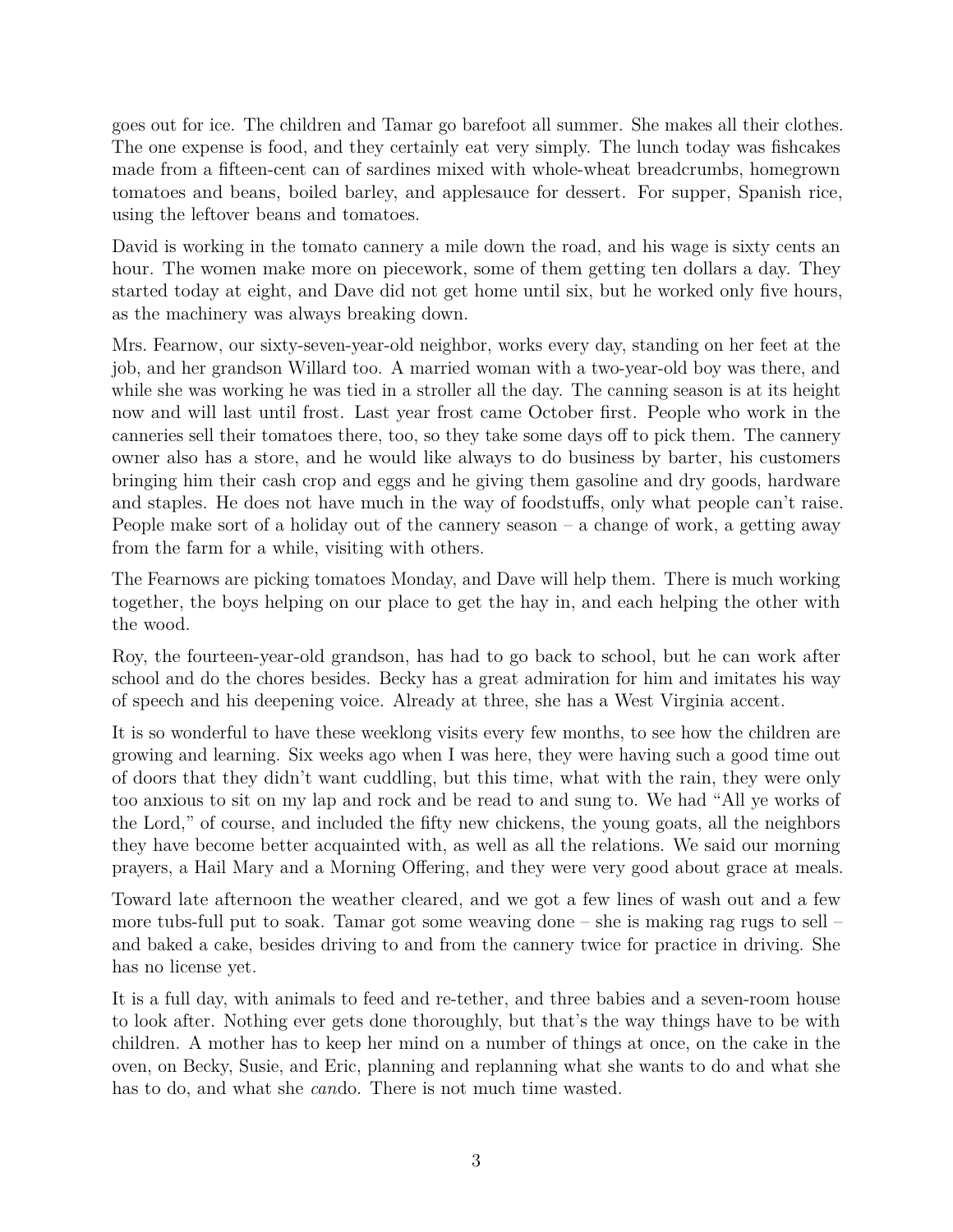Now it is eight-thirty, and Tamar is reading *Kristin Lavransdatter,* and David, *Blackfriar's,* and I am adding these few pages to my notebook.

So many pages are given over to ideas, theorizing, figuring things out, setting things down, for my own benefit as well as my readers', that it is good to write about just facts – the account of a day.

And I must say I feel good, physically and mentally refreshed, to have had this day with babies after weeks of seeing and talking to people in the office, in the house of hospitality, at the retreat house; writing, answering letters, going to meetings. It is living, not just talking about it.

## Sunday

Feast of the Holy Name of Mary

A BEAUTIFUL DAY, and we all went to the nine o'clock Mass. The children were very good through a twenty-minute wait before Mass while Father Kealy heard confessions, then during a long, leisurely Mass which included the reading of the epistle and gospel, a letter from the bishop urging the parishioners to support the home missions, a sermon explaining the gospel, and all the announcements about a garden party, a chicken supper, and the coal needs of the church for the coming winter. They were good though restless, and of course we were conscious of them and fearful of what they would do next all through the Mass, as were all the other parents. It was a happy morning. By the time we got back, having traveled twenty-four miles to and from Mass, it was time to prepare the traditional Sunday dinner, which meant killing two roosters, plucking them, cleaning them, and having them in the pan an hour after the work started. That with carrots, onions, tomatoes right out of the garden, whole-wheat bread, and peaches and goats' milk made a wonderful meal, and no worrying about the grocery bill.

The children had their naps while we read the paper, which we get once a week after Sunday Mass. There was a review of Gandhi's *Autobiography* by Vincent Sheehan, and he said in it, rebuking Toynbee, that Gandhi's great love for his brothers in their poverty led him to turn to the spinning wheel; that it was not an attack on industrialism but a move to clothe his people who had not been clothed by industrial capitalism.

As I write, Tamar's spinning wheel is in one corner of this guest bedroom, and there is a bag of wool up at Maryfarm, Newburgh. We washed and cleaned it of weeds and seeds this summer, and it is all ready to be carded and spun and knit into socks and sweaters. (Right now there are the rag rugs on the loom, and Tamar still has spun wool for dyeing and weaving.) We will send the wool down here after we have carded it for spinning there.

When the children woke up, we went down to the brook for a swim. There is a most wonderful scent in the air these days, a mixture of pine and an odor of flowers I cannot identify, like the smell of mignonette or heliotrope. Goldenrod has a distinct fragrance which one only notices when you get the plant in the house. People have such a prejudice against it on account of hay fever that they are wary of smelling it. The brook was full and cold in the deeper parts. We had a good swim, and Becky and Susie paddled happily around, collecting stones.

Coming back across the sunny meadow, which is no longer harsh stubble but as soft as it looks to walk upon, we could not resist the temptation to lie out there in the cropped field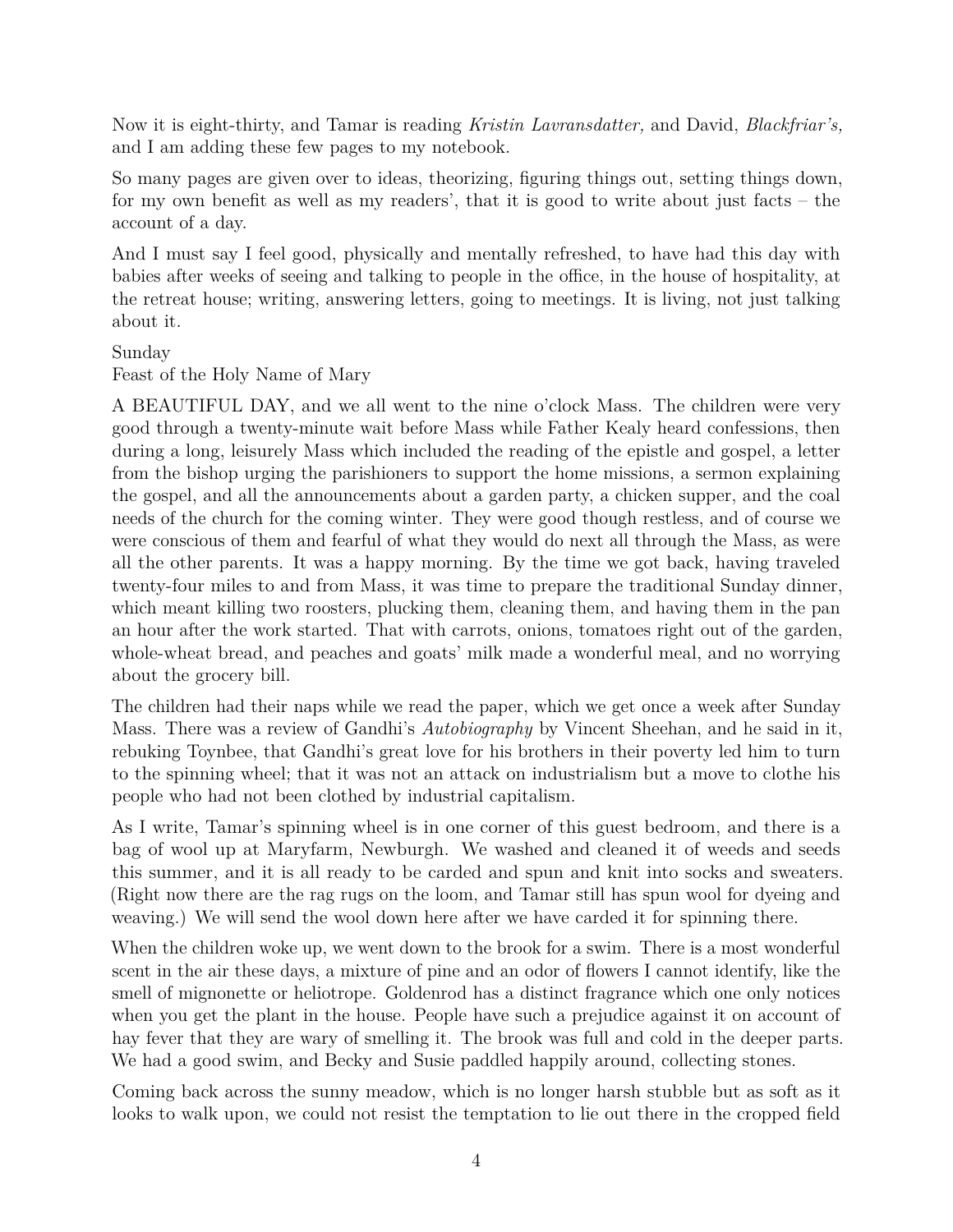under the sky. The hay from that field was in the barn; the goats stood out snowy white against the green. The children wandered away to play with them and left us there to bask in the sunlight. It is almost the time of the equinoctial storms, and we are thanking God for this weather while we have it.

Right after supper Peter Yost drove by with a truckload of equipment from Leslie's farm. He bought him out last week for twenty-one hundred dollars, and Leslie, the near neighbor, now intends to go back to school on the GI bill.

Yost's trade slogan is that he buys anything from a baby chick to a grain of corn. He has great sales every month down on the Martinsburg road, and Tamar and I went to one on a cold, drizzly day last winter. As he passed us this afternoon, he wanted to know if Dave could use a team of horses – he could have them for fifty dollars, harness included. Those same horses had cost Leslie one hundred and fifty last November when the Michaels had their sales.

Mr. Yost will fence in the place, he says, and after he has harvested the corn, he will fatten stock on the farm, sell the lumber on it, and rent the house for five dollars a month.

Tuesday, September 14

YESTERDAY WE canned sixteen quarts of peaches and today twenty quarts of tomatoes. In the afternoon we went down to the brook and bathed. Today we saw three large turtles swimming underwater and any number of striped fish about eight inches long. While we sat on a gravelly bank collecting pieces of stone with the imprint of shells and leaves on them, of which the brook bed is full, Susie caught sight of a slim little garter snake the color of a twig, coiled out on a branch sunning himself. No matter how close the pebbles we threw came to him, he would not move. Now we will be adding more verses to our "all ye works of the Lord" song.

No work at the cannery these last two days, but tomato-picking and corn-cutting [are] going on all over the neighborhood, and both Fearnows and Smiths asked for David's help. There is no dearth of work of such kind right now. Smith works all the way over in Hagerstown at the airplane factory for ten dollars a day and counts on his sons to help with the farm. But the young men in the neighborhood, his sons among them, who missed the last war are enlisting, and the young ones are having a good time outside school hours.

Feast of the Sorrows of BVM, September 15

HOW ONE does work in the country! Washing, making chili sauce, feeding the children, baking. And today we had to go to town so Tamar could take a test for her driver's license. That is why I am here, to be with her. We had to have the lights and the horn fixed, and that took two hours. And then she didn't pass her test. There was a substitute state trooper because one of our two district troopers had a sick wife in the hospital (she had just had twins and they died) and the other was moving. Our substitute friend said Tamar seemed to lack confidence and that she should practice more. So her test is held up another three weeks until the first Wednesday of next month. (She will drive to Mass anyway.)

On the way home we stopped at the cannery, where David had been working since eight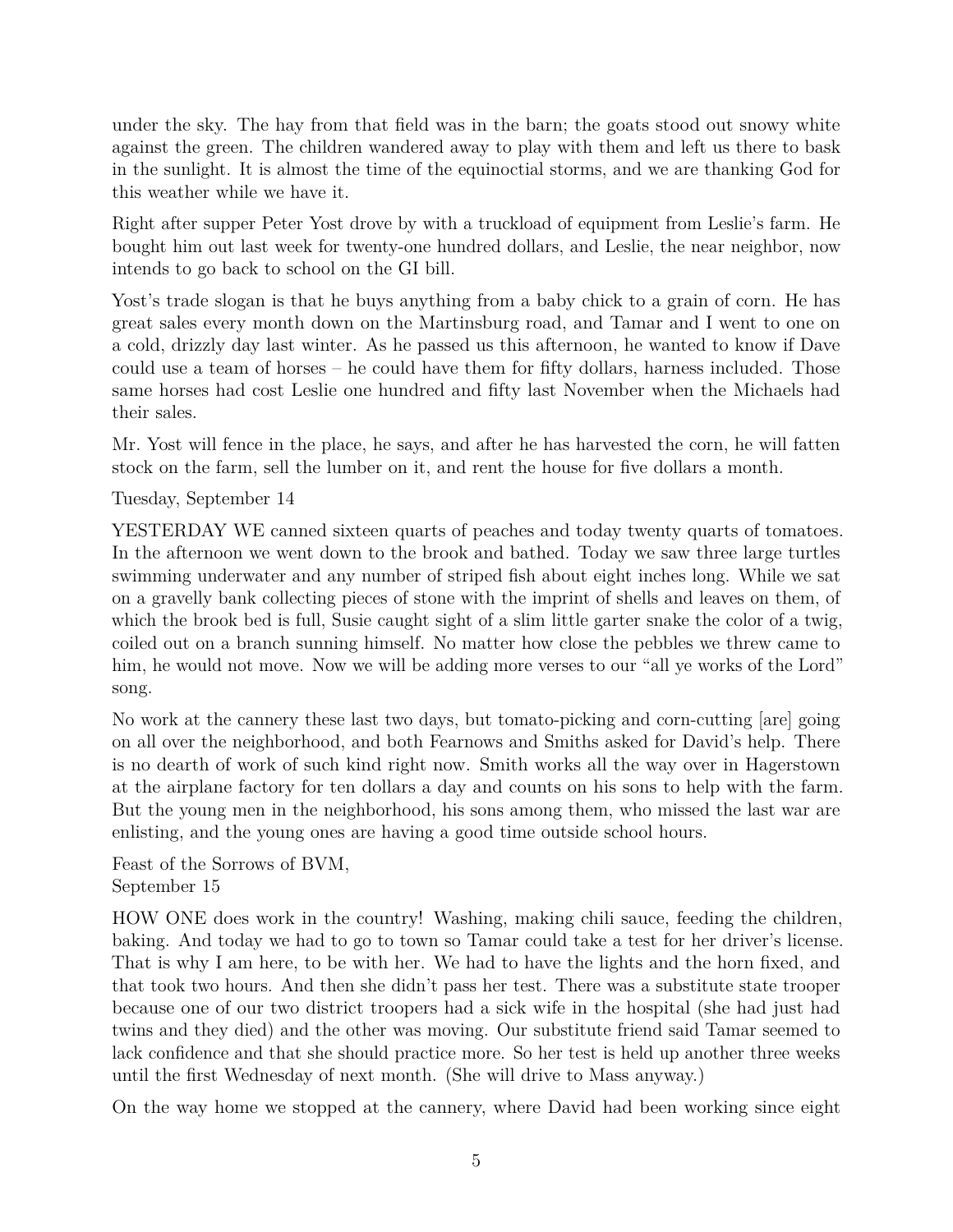o'clock. Our neighbors Mrs. Fearnow and Willard, her grandson, were there too, so we drove them home at five-thirty. There were twenty-eight girls peeling tomatoes, a number of men unloading them off a truck and scalding them, three women filling the cans, scooping them up from a deep wooden trough and putting them on a conveyor belt which delivered them to a machine which capped them and sent them into another trough to David, who stacked them in a huge basket which later is lifted by a crane and deposited in one of three tanks of water, where it bubbles away under water for thirty-five minutes. Willard, general handyman, had the job of unloading and restacking the cans ready to be labeled and shipped. They are all the same tomatoes, but all kinds of labels are affixed to the cans, according to which stores sell them.

The women are of all ages working in these little canneries which dot the countryside hereabouts. There are teenage girls and grandmothers, and some young mothers bring their young children. I saw the two-year-old again in his stroller, at five. He had been there most of the day, aside from a nap morning and afternoon outside in a car. He was yawning and crying alternately at the end of his long day. There is an hour for lunch and ten minutes off morning and afternoon, and also an occasional cessation from work when some part of the machine breaks down. They are pretty ramshackle affairs, these canneries, in old barn-like structures, open to the weather, sloppy underfoot. But everybody seems to be glad of the chance at this irregular and neighborly work. Again there will be no work till Friday because the nights are too cold to ripen the tomatoes properly. Green tomatoes cause the cans to burst.

Tomorrow Dave will go to cut corn for the Smiths. One of his young lads came by at suppertime on a skittish horse, and Becky and Susie stood in stunned admiration watching him. What a paradise this is for children. This same boy with his brothers and a neighbor's boy had been sneaking out of what chores they could to play cowboys and Indians up and down the creek all afternoon after school. And Susie and Becky are happy and singing the long day through.

A letter came from Walter from the steel mills at Sparrows' Point today. He is working there for the time being (many of his relatives are in the mills), but he has his name in for a truck and wants to go into the trucking business.

Today we got a paper, and on the front page the headline was "Scientists Warn that the Population Outgrows Food." The occasion was the centenary meeting of the American Association for the Advancement of Science.

"Scientists took stock today of what science had wrought in the past hundred years and visioned a dark outlook for the human race in the next century. They linked this outlook to overpopulation and the dwindling of natural resources, both of which are the direct consequences of progress of science and technology."

The conclusion seemed to be the usual upside-down one of limitation of population rather than limitation of all the unnecessary things so that basic needs could be cared for. Dr. Edmund Sennett of Yale, [a member] of the Association, said, "Man, not nature, is the great problem today. These vast new powers in the hands of selfish or arrogant men simply increase their power to dominate their fellows. If modern technology enables greedy exploiters to destroy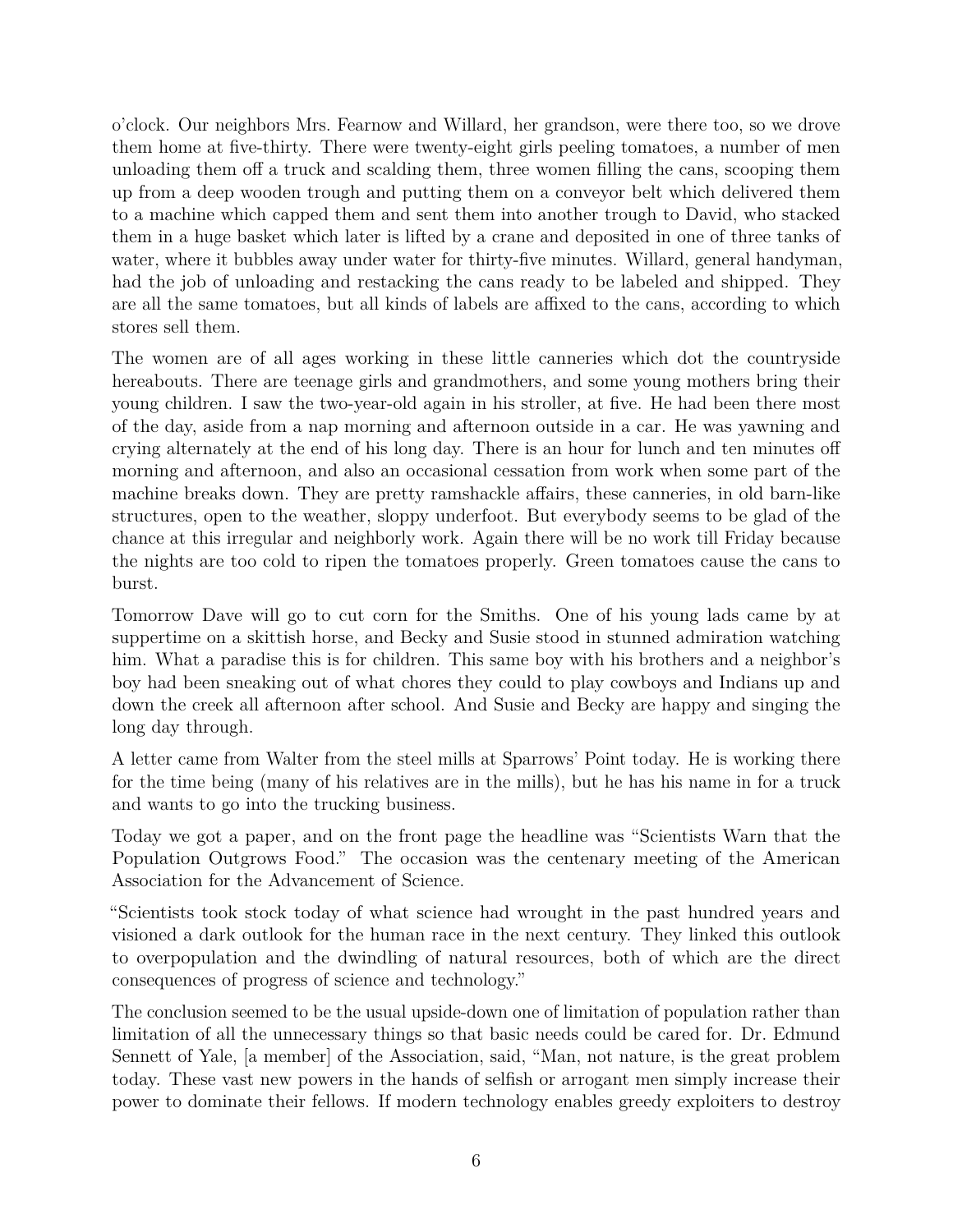our patrimony or natural resources, we would be better off to go back to the horse and buggy age. . . . Man wants to be much more than a well-kept beast," he said. And then, astoundingly enough, he added, "Unless we give him ample opportunity and encouragement to cultivate the higher side of his nature fully and can *free him from the restraints of dogma and compulsion,* he will never be satisfied, and there will be no real hope for him."

Lewis Mumford was an interesting speaker. "The whole process of mechanization may be defeated unless we engage every part of the human personality. Otherwise we may bring about a revolt against the machine like that Samuel Butler jokingly predicted in *Erewhon.* To overcome the present crisis both in techniques and in Western civilization, there must be a changeover from mechanical to living criteria. We must concentrate on the repressed and dwarfed elements in the personality and the community. . . . Not the power, not the profit man, nor the mechanical man, but the *whole man* Eric Gill would say"holy" man must be the central actor in the new civilization."

Saturday, September 19 St. Januarius

IN NEW YORK these last few days, around the corner from us on Mulberry Street, there is a fiesta, a feast, celebrated every year with bands and processions [and] feastings around open charcoal fires, where sausages are roasted on spits, huge pots of grease in which pieces of dough wrapped around pot cheese are French fried, corn is boiled.

There have been several other feasts this summer – Our Lady of Grace, Our Lady's Assumption, St. Rocco – and now there is this last feast of the summer. The noise is tremendous, and people drag out benches and chairs and tables and live on the sidewalks night and day.

There we are in the most congested section of the largest city of the world, if you speak of greater New York. Half a block down the street is the wide stream of traffic on Canal Street, which separates Little Italy from Chinatown. Two blocks east is the Bowery – with its elevated railroad, which makes din enough, though the clanging streetcars have been replaced by buses, and the truck traffic dies down at night. Noise of traffic, noise of radios, jukeboxes, of humans.

And down here in West Virginia, only a few hours out of the capitol, Washington, D.C., and one mile from Stottler's Crossroads, there is silence.

That is, comparative silence. Crickets outside make the night alive, and Susie upstairs has kept up a conversation and a singing with herself for an hour and a half. She is tireless. (Right now a plane flies overhead.)

Becky, who is three, goes to bed quietly, insists upon having her covers arranged tidily, composes herself quietly, turns her face to the wall, and that is all from her for the night. Susie, just two, on the other hand, acts as though wound up. Constant motion, constant noise. She wanders in and out of bed, makes a wreck of her covers, drags everything out of bureau drawers, dresses and undresses herself, until finally in the midst of reading or conversation downstairs, we realize that there is *silence.* The great silence has then descended on the house. Susie has run down.

Eric, seven months, presents no problems as yet. He is suckled, he sleeps. He awakes, eats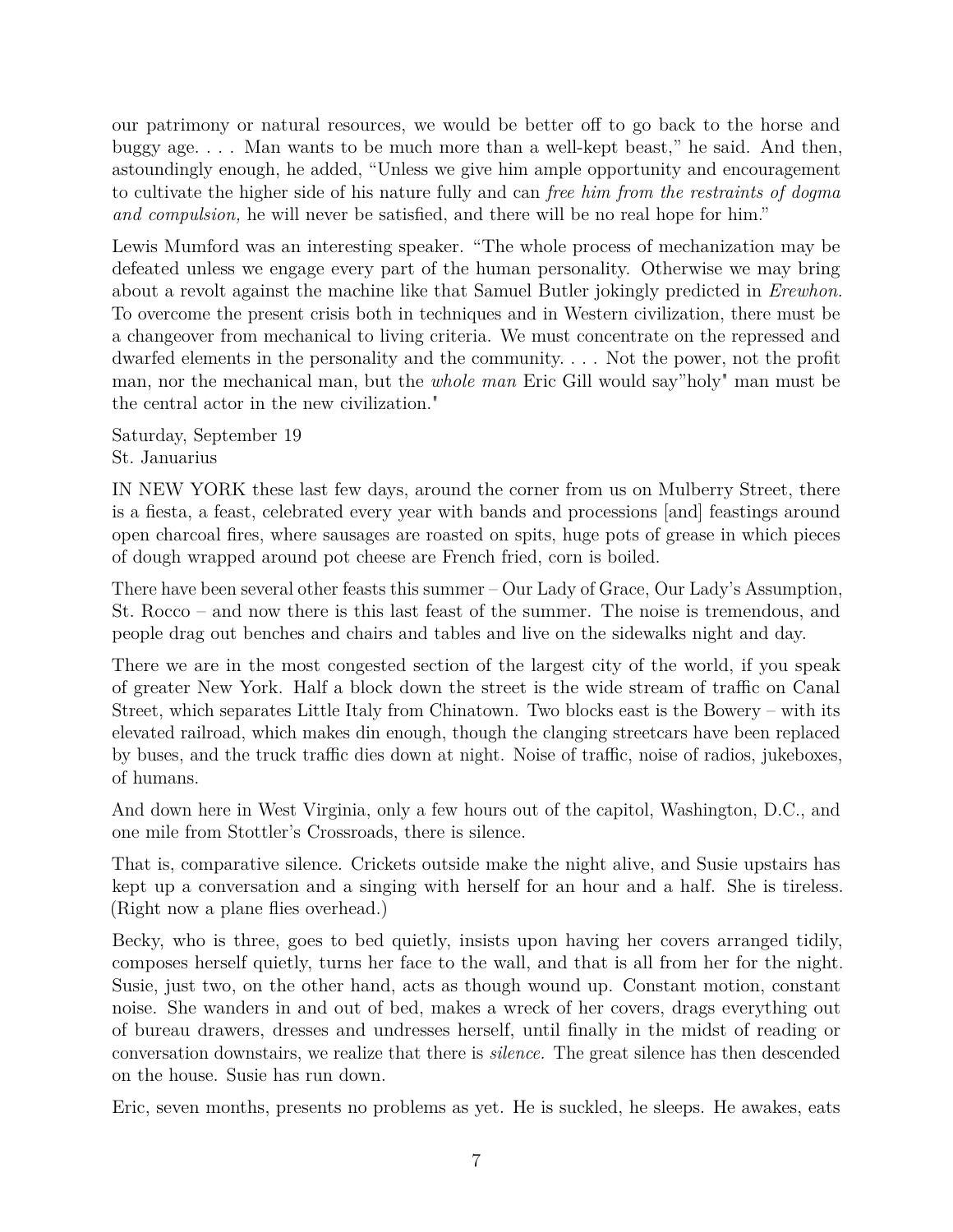applesauce or cereal, plays, laughs, practices crawling, and again is suckled and sleeps. A bright, responsive, adorable baby with a close cap of curling golden brown hair, deep blue slanting eyes, and a curly mouth, always smiling.

This last week there have been Ember Days, but there is no problem feeding the man of the house here. He likes simple meals: bread and cheese, a bowl of soup, a cup of tea for one meal; spaghetti or Spanish rice for the other. There have been tomatoes, cucumbers, string beans, applesauce. Always we seem to be low on food, but there is always something in the pantry or garden. And Tamar has put up a great deal in jars for the winter.

Most certainly we miss [daily] Mass and Communion, being twelve miles from Mass. But how much the more do we look forward to Sunday. Even the children, tiny as they are, started getting ready today, getting out their shoes, dresses, scarves, little pocketbooks that Marge sent for an Easter present. The pocketbooks represent something to carry their offering in.

Certainly when one cannot get to Mass in the morning, one feels the need much more to stop at times during the day to pray. Thank God for Father Frey's little prayerbook of the Psalms, beautifully printed and arranged as the breviary is, so that one can pray "seven times" during the day.

Today the *Commonweal* came with a chapter from Thomas Merton's book in it about his entrance into the Trappist monastery at Gethsemane, Kentucky. He mentions the need we have in our religious life for a formal observance of prayer, the need for ritual.

And I remember reading in Father Faber's *At the Foot of the Cross* how our Blessed Mother in Egypt, a pagan land, must have surrounded herself with articles and customs which reminded her of her country and her people and their faith.

David has a crucifix in every room, even on the porch, and it brings me a great sense of comfort when I see it, black against the whitewashed porch.

There is a wonderful calendar compiled by the Maussolff and von Trapp families and published by the Society of St. Paul, 2187 Victory Blvd., Staten Island, N.Y., which has short biographies of the saints of the day, which is perfect to read aloud every morning.

The children love their morning prayers, and even when I am rocking them and singing "All ye works of the Lord," they fold their tiny hands reverently.

When the Church is not near at hand, one is forced to see that there is religion in the home.

We are all sitting around the Aladdin lamp, which gives just as good a light as electricity, and Tamar is reading a geological survey of Morgan County, and David is reading a book on rural sociology, describing the dismal condition of the farmer.

Tamar gets very impatient sometimes at the lack of such facilities as running water, but there is the possibility later of getting a well drilled outside the back door, thanks to the generosity of relatives. Until then, she must leave it to David to cart pails of water from the spring five hundred feet away. Sometimes they arrive with little fish swimming in them. Today during a thundershower, while the children danced in the downpour, we filled pails and tubs and a hogshead with water, which will simplify the washing problem Monday.